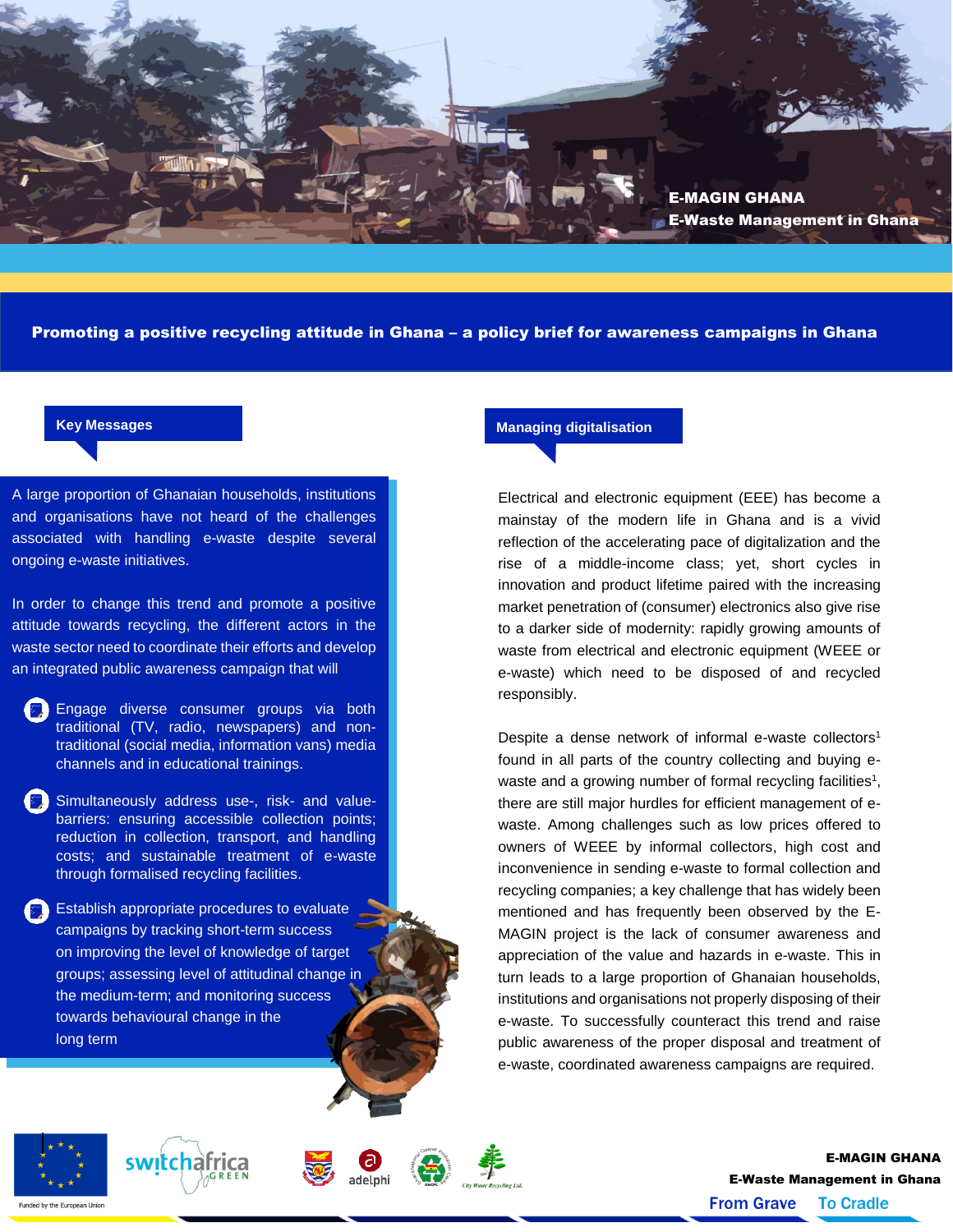

#### **Background**

There are several on-going projects in the E-Waste Sector (E-MAGIN, MESTI/GIZ E-waste Technical Cooperation Project, SRI initiative, amongst others) that aim to minimize negative environmental and human health impacts from improper management of electronic wastes and to further formalize the sector. While some of these projects have already been successful in raising awareness on important issues related to ewaste management, activities have for a large part been focused on manufacturers, importers and distributors of electrical appliances. This is underlined by the results of a local survey by the E-MAGIN project in which more than half of the respondents stated that they had not heard of the challenges associated with the e-waste sector. Hence, there is a clear need for coherent public awareness raising efforts that provide stakeholders such as households, commercial centres, shops, and institutions with practical answers to questions such as: What items can be classified as e-waste? What value and hazards does e-waste contain? How should ewaste be correctly disposed of?

With respect to the financing of such efforts Act 917 provides for a 5% share of the Advanced Eco Levy on EEE to be used for promoting public awareness, education and sensitisation at national, regional, district and community levels. So far, however, there is only little evidence that funds have been made available for these activities.

# **Approach**

This policy brief aims to analyse the main factors of a successful implementation of consumer awareness campaigns on e-waste recycling in Ghana. It further provides a set of recommendations for political decisionmakers, which are derived from an analysis of existing secondary data, in the form of government accounts,











E-MAGIN GHANA E-Waste Management in Ghana **From Grave To Cradle**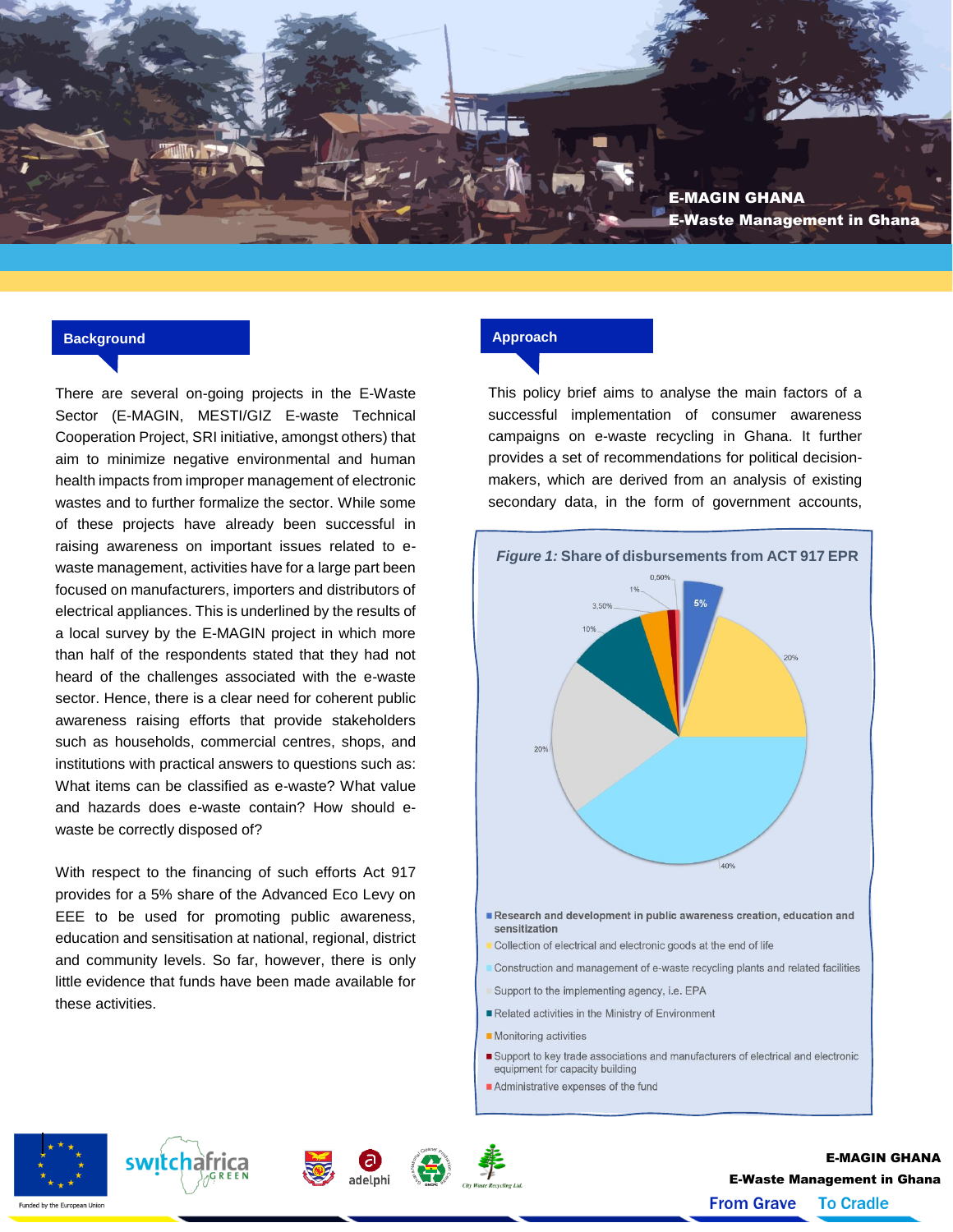

publicly available literature, reports and a deep-dive assessment of twenty e-waste awareness programmes, that have been successfully implemented in other countries. This is further supplemented with primary data from the previously mentioned non-representative survey on e-waste awareness amongst Ghanaian households

### **Designing effective measures**

#### **BROAD DISSEMINATION IS ESSENTIAL**

Not only are the relevant consumer target groups for an e-waste education campaign quite diverse, but so are channels through which they can be reached. Effective campaigns should therefore seek to address their target groups via several mediums of dissemination, including traditional forms such as printed newspaper articles, public screenings of information material and interpersonal communication channels, while keeping in mind the differences in religion, languages, and level of education. In this regard, recent studies show that smartphones in particular have become an indispensable item in Ghana across different income groups through which Ghanaians obtain their information and exchange information with others (Okae 2018). This coincides with the findings of our survey, where 33% of the respondents suggested social media interactions as a way to raise awareness on ewaste. In a follow-up question to the respondents on the originating source of information on e-waste, the answers again reflect the emphasis on broadcast media and social media (figure 3), as television and online formats were the most frequently mentioned information sources. Another important channel through which



information on e-waste reaches the population is the education sector. Radio, word to mouth or workshops were also mentioned as information sources, although less frequently.

# **ENGAGING CONSUMERS THROUGH ON THE GROUND EFFORTS**

The broad dissemination of information via different communication channels, should be supported by on the ground efforts in local communities. The importance of this approach, that is implemented by most of the analysed e-waste awareness programmes around the globe (Figure 3), is also highlighted by the respondents of the survey, with a majority suggesting that communities and/or schools should be an integral part of an awareness campaign. While students and pupils can often be effectively involved via "e-waste competitions",









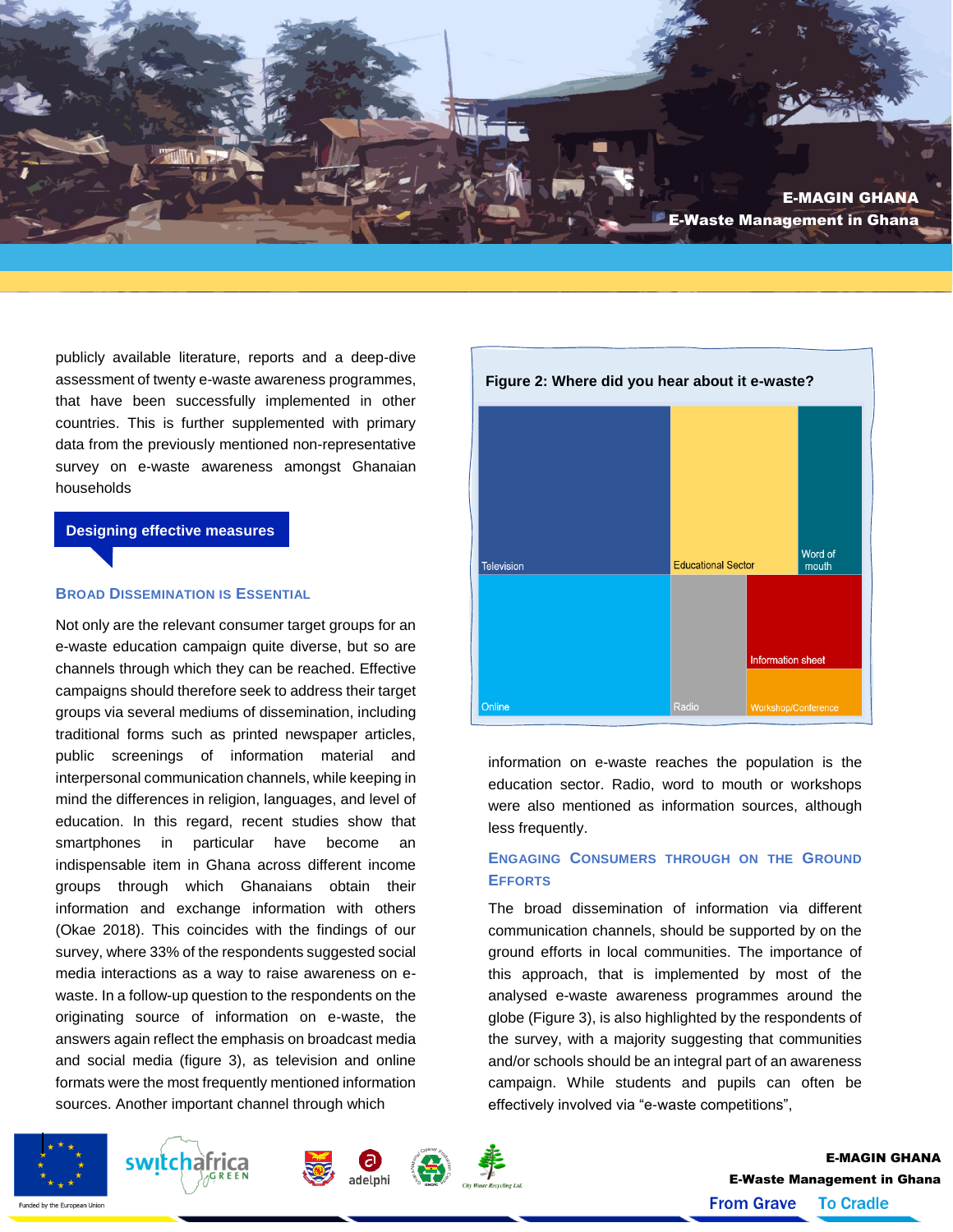

community engagement can for instance be supported through activities such as the use of a promotional vehicles (see best practice box on the next page for further info). Other activities may include the demonstration of real time recycling processes to members of the general public and the educational sector as well as the integration of consumers into the conception of e-waste management policies for affiliated institutions. For example, a recent study in Kenya found that many universities working on ICT-related issues often do not yet have a strategy for the management of their accumulated WEEE. To address this issue, students could be encouraged to participate in the conceptualisation and implementation phase of such strategies under the guidance of experienced professionals.

### **INCREASING OUTREACH THROUGH COLLABORATION**

To reach a diverse and sizeable target group and guarantee effective dissemination, awareness campaigns should make use of existing networks including on-going e-waste projects conducted by NGOs, governmental and development agencies, universities and other civil society groups. It is, however, vital that such a cooperation is sufficiently coordinated and that the experience gained from the various projects is shared. As part of an increased emphasis on extended producer responsibility, the role of ICT manufacturers, importers and brand owners should also be more clearly defined. This will further strengthen the potential for public-private partnerships in future collaborations.

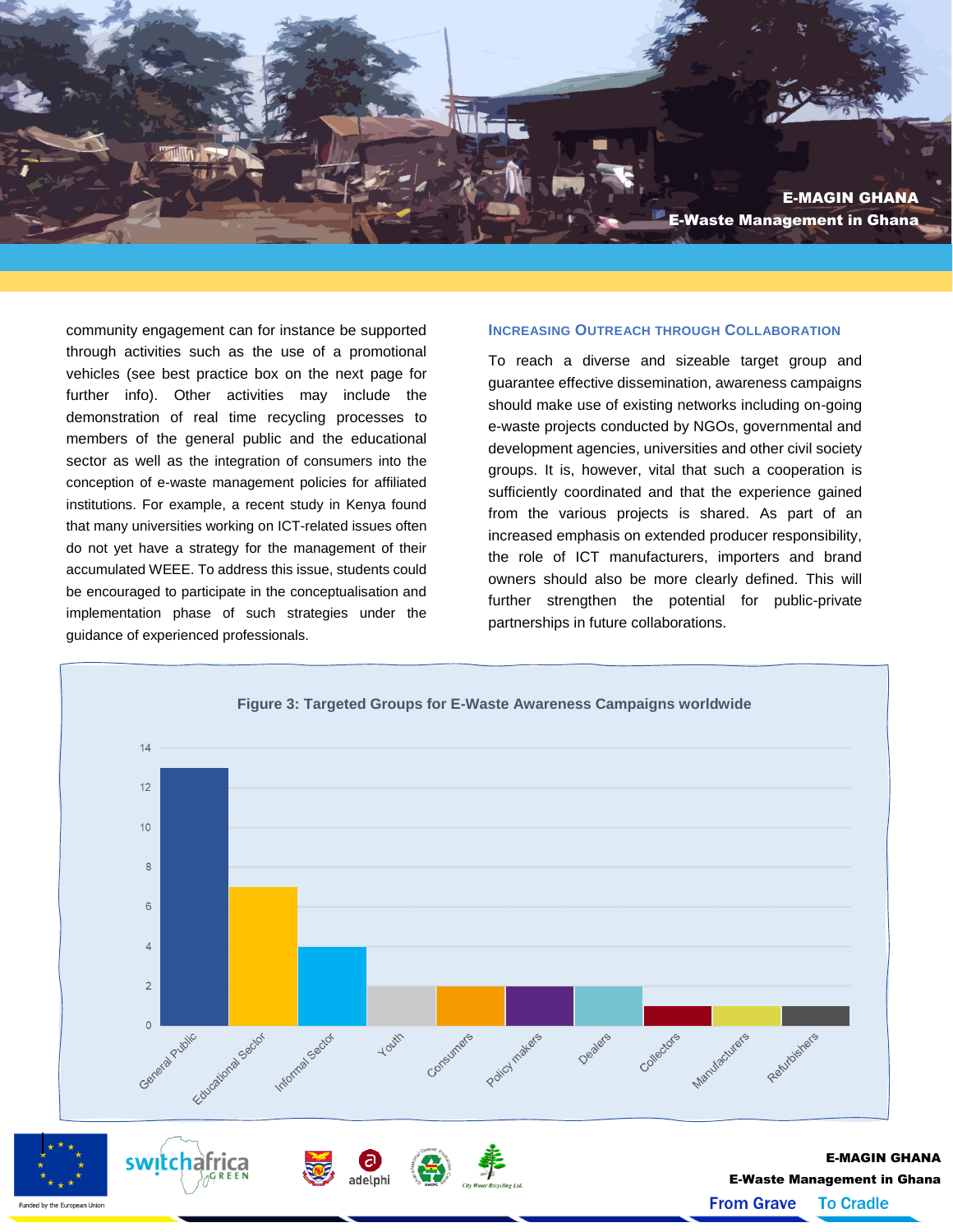

## **MINIMIZING BEHAVIORAL CHANGE BARRIERS**

In addition to raising public awareness and building strong recycling attitudes among Ghanaian households, successfully tackling the e-waste problem in Ghana also requires overcoming use-, risk- and value-barriers. This means that e-waste collection points must be accessible to all (use barrier), sustainable treatment of e-waste must be ensured through formalised recycling (risk barrier) and the costs of collection, such as transport costs or handling costs, must be reduced (value barrier). Only when these hurdles are removed will Ghanaian households be able to change their behaviour according to the insights provided by successful awareness campaigns (Dhir et al 2021). The results from the survey offer an insight to this specific action point, as the respondents, even though more than half of the respondents were aware of the challenges associated with improper disposal of ewaste, a majority still primarily disposed of their e-waste via informal channels. Only a small percentage of the respondents disposed their e-waste at formal sites from accredited collectors, which can be seen in the figure below.





inded by the European Union







*Best Practice: Engaging Conumers through On the ground efforts*

The E-Transformer is a promotional vehicle that was deployed for a WEEE campaign in Slovenia funded by the European Commission. The truck is specifically designed so that it can be used as a mobile exhibition, where visitors can learn about proper treatment of WEEE, as well as the potential health and environmental hazards of inadequate disposal and handling of e-waste. Participants can walk into the truck and view the entire process of WEEE management. Equipped with a solar power station, the E-Transformer can be used both urban and rural regions, as long as they are accessible via road. As part of the WEEE campaign in Slovenia, the E-Transformer tallied a total of 218 schools and attended events in 89 municipalities.



# **DESIGNING A MONITORING & EVALUATION SYSTEM TO FORMULATED OBJECTIVES**

Public awareness campaigns are often carried out too haphazardly, failing to achieve the desired behavioural change. Although formulating programme goals and establishing appropriate procedures to evaluate the progress towards these goals is considered to be a crucial step in the process of realising a successful project (Chih & Zwikael 2015), many of the awareness programmes

> E-MAGIN GHANA E-Waste Management in Ghana **From Grave To Cradle**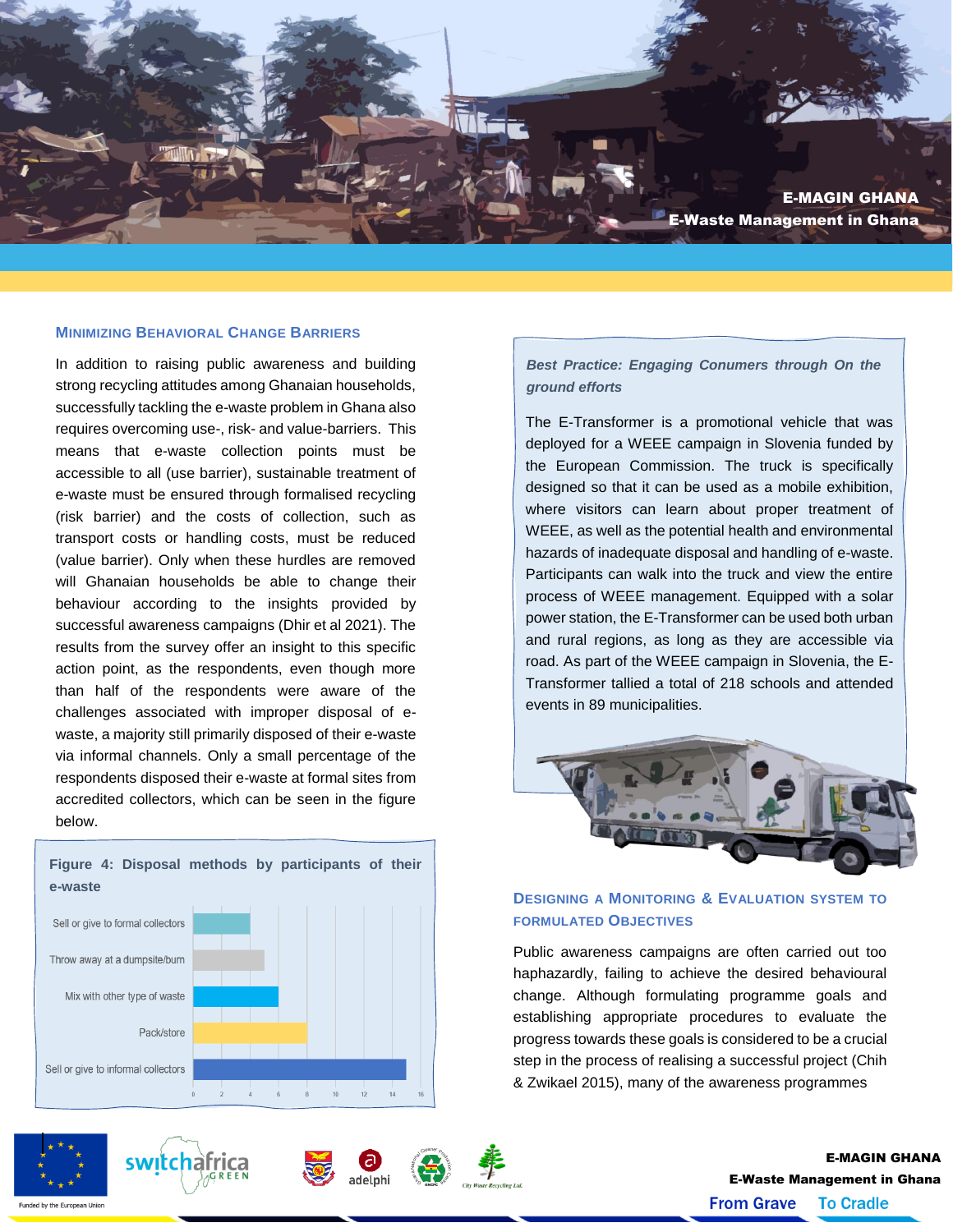

examined during the research phase of this policy brief, did not present any long-term goals and only rarely implemented measures to evaluate the desired impacts. One notable exception was presented by the Indian project "Awareness Programme on Environmental Hazards of Electronic waste" (GREENE programme), which included a comprehensive monitoring and evaluation system. This enabled an efficient monitoring of the project's implementation status and thus

#### Best Practice: Results-oriented monitoring of about below below. We encourage the following the similar approach of the similar approach of the similar approach of the similar similar approach of the similar similar similar similar similar similar similar similar simi *awareness creation activities*

In order to assess the level and the change in participants' awareness achieved by the project, the GREENE programme implemented a framework that distinguishes between three levels; outputs – short-term success on the improving the understanding), attitudes (outcome – medium-term success in their views on the urgency of the issue) and practices (impacts – long-term success towards behavioural change). The results from specific interventions were reviewed according to this typology as shown in figure 5.

contributed significantly to assessing the effectiveness of the respective measures. The best practice box on the left highlights some aspects of the results-oriented monitoring of awareness creation activities. We encourage to follow similar approaches to assess the effectiveness of awareness creation campaigns on e-waste management in Ghana.

# **Conclusion**

To effect positive environmental behavioural change such as segregation at source, reduce, reuse and recycling ewaste, awareness campaigns should be based on an integrated communication strategy aiming to inform, educate and motivate. Such an integrated approach can encompass TV, radio, printed and electronic press, social media, and educational and training to bring notable changes in perception, awareness, and habits targeting specific groups. The recommendations on the next page can be used as an initial support for the planning phase of such an approach.

**From Grave** 

**To Cradle** 



unded by the European Union